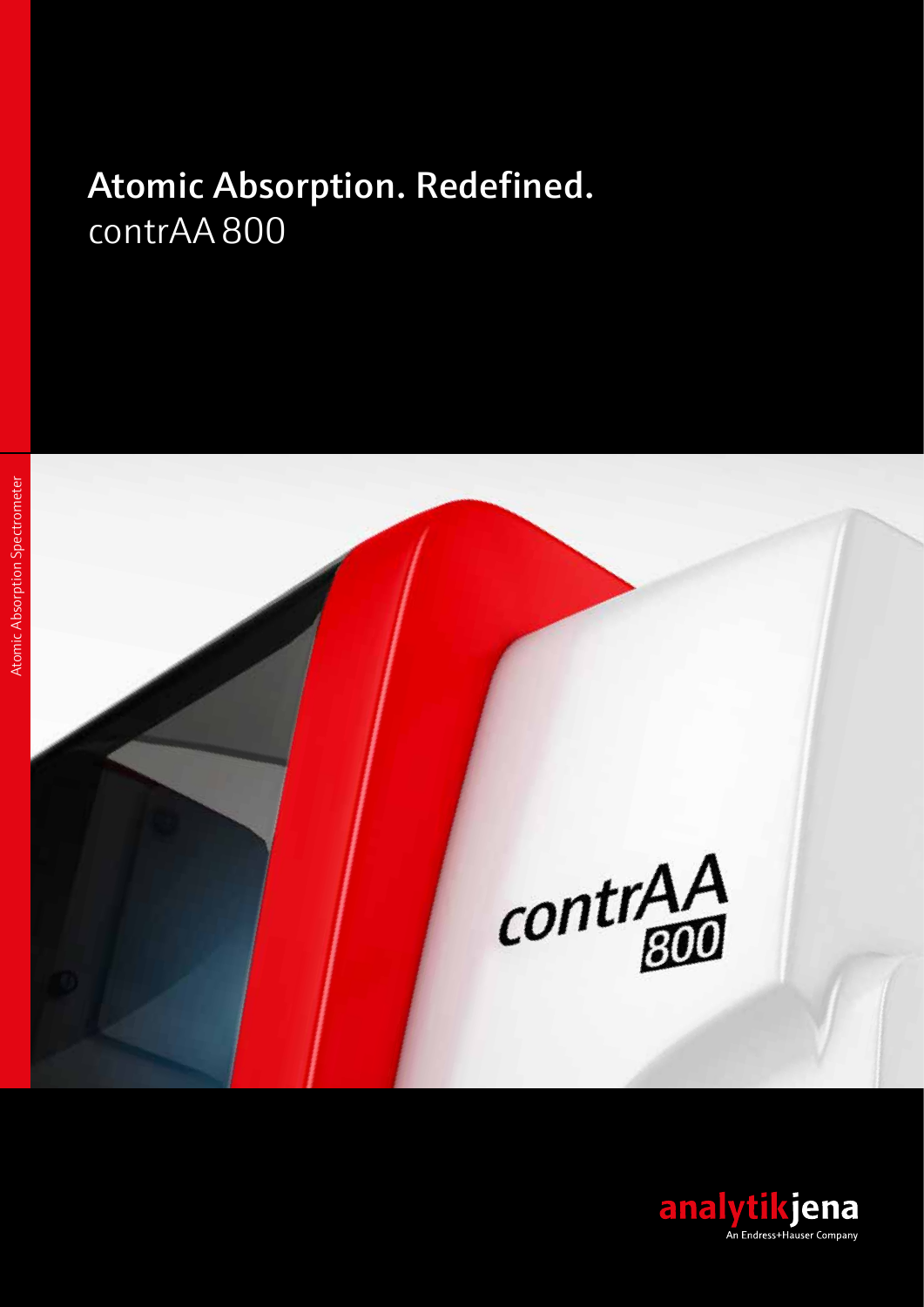# Your Core Element – c[ontrAA 800](https://www.analytik-jena.com/products/elemental-analysis/aas/contraa-800/?utm_source=Brochure%20contrAA800%20en&utm_medium=PDF&utm_campaign=contrAA800)

Multi-element analysis and ease of use at a manageable cost. The [contrAA 800](https://www.analytik-jena.com/products/elemental-analysis/aas/contraa-800/?utm_source=Brochure%20contrAA800%20en&utm_medium=PDF&utm_campaign=contrAA800) combines the best of standard AAS instruments and ICP-OES spectrometers. Take your demand for precision and performance to the next level.

# Fast multi-element analysis

- Cover the entire element range of AAS with a single lamp
- Reduce measurement time by up to 30% thanks to fast-sequential analysis
- Real simultaneous measurement for selected applications

# [Accurate results with maximum precision](https://www.analytik-jena.de/en/analytical-instrumentation/products/atomic-absorption-spectrometry/hr-cs-aas/features-contraar-800.html?utm_source=Br-contrAA-800-en&utm_medium=PDF&utm_campaign=contrAA)

- Ensure optimal detection limits with high-resolution optics
- Flexible method development with 3D visualization of absorption spectra
- Unique spectral background correction to increase the robustness of analysis

# Extended measuring range

- Determination of metals, semi-metals and even non-metals
- Coverage of concentration range from sub ppb to %
- Flexible application in a single platform for all AAS techniques
- Skip sample digestion thanks to fully automated direct solid sampling

|                        | contrAA 800   |               |               |
|------------------------|---------------|---------------|---------------|
| Model                  | contrAA 800 F | contrAA 800 G | contrAA 800 D |
| Flame mode             | ✓             |               | ✓             |
| Graphite furnace mode  |               | ✓             | ✓             |
| Mercury / Hydride mode | ▬             |               |               |
| Solid sampling         |               |               |               |

 $\checkmark$  Standard

■ Optional ● HydrEA





2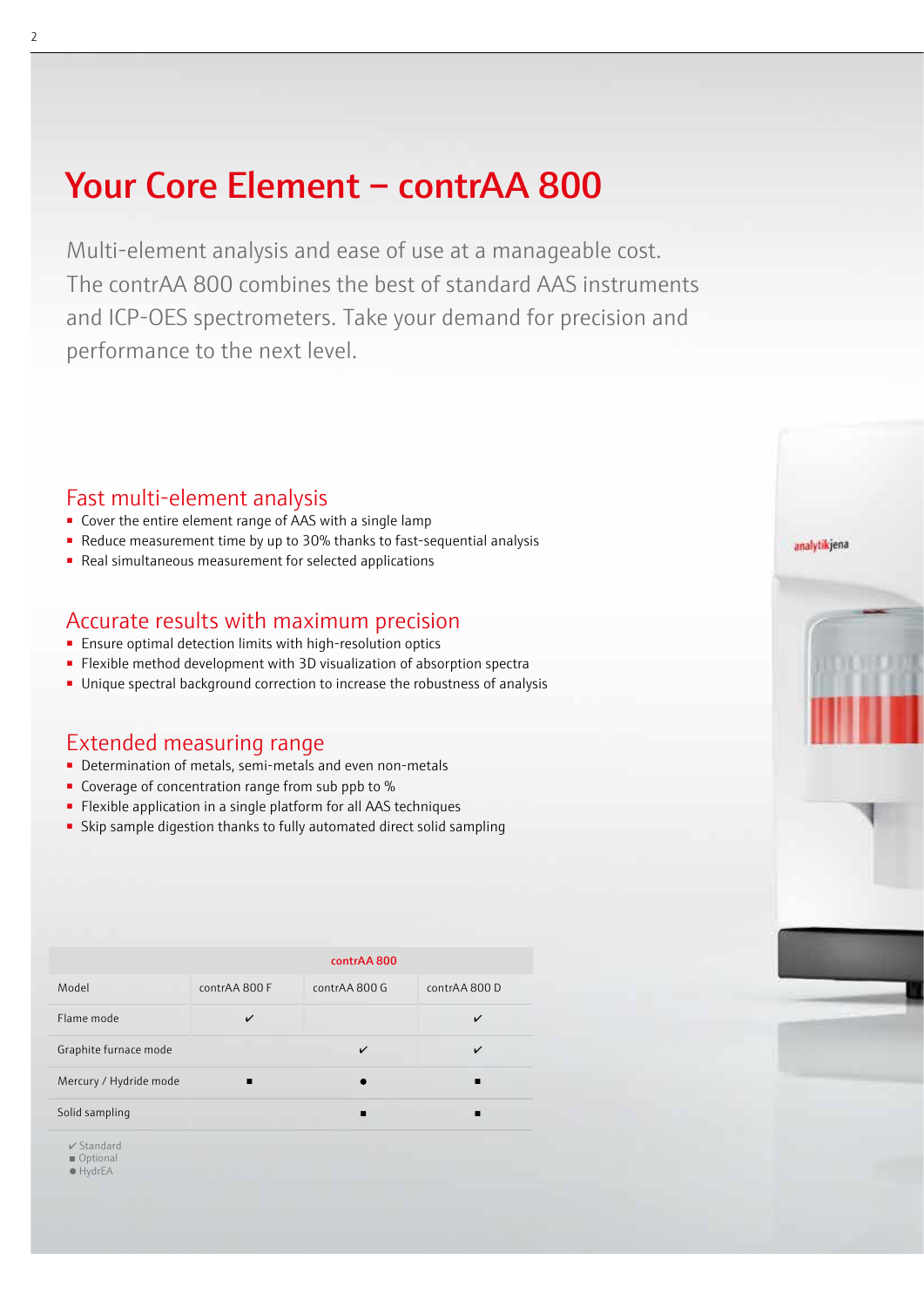# [contrAA 800](https://www.analytik-jena.com/products/elemental-analysis/aas/contraa-800/?utm_source=Brochure%20contrAA800%20en&utm_medium=PDF&utm_campaign=contrAA800)

Atomic Absorption. Redefined.

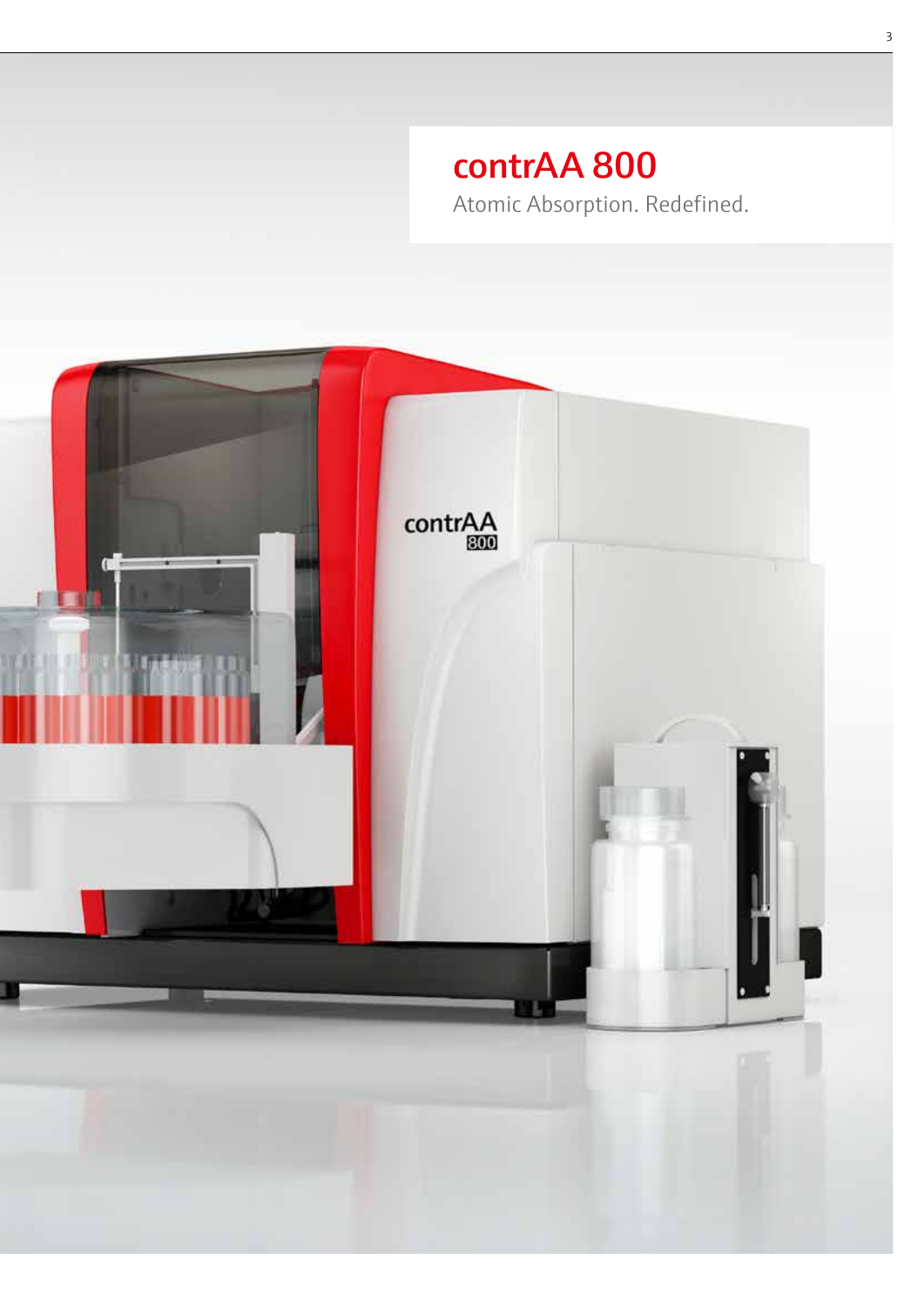# Any Wavelength. Any Element. Any Time.

Ready to analyze any element without lamp exchange. Comprehensive and detailed information for each sample increases confidence in results and extends your AAS applications.

#### Inspiration from practical experience

The [contrAA 800](https://www.analytik-jena.com/products/elemental-analysis/aas/contraa-800/?utm_source=Brochure%20contrAA800%20en&utm_medium=PDF&utm_campaign=contrAA800) was developed – by laboratory experts, for laboratory experts – to be as compact and as easy to use as possible. With the dual atomizer concept, both flame and graphite furnace atomization are combined in a compact sample compartment with minimized footprint and maximum performance. The automatic atomizer change and the two-dimensional atomizer alignment allow for flexible and easy handling and facilitate switching between the different atomization techniques.



contrAA 800 D with flame and graphite furnace technique in a single sample compartment **[Xenon short arc lamp](https://www.analytik-jena.com/products/elemental-analysis/aas/contraa-800/contraa-800-technology-highlights/?utm_source=Brochure%20contrAA800%20en&utm_medium=PDF&utm_campaign=contrAA800)** Xenon short arc lamp

#### From high concentration to trace analysis

The Nebulizer-Burner system with quick-lock for easy replacement, constructed from acid-resistant materials and containing several safety features, guarantees safe and reliable analysis of highly concentrated samples using flame atomization. The outstanding performance of the transversely heated graphite furnace atomizer (THGA) with tube observation by an integrated furnace camera enables excellent detection limits for trace analysis. The [contrAA 800](https://www.analytik-jena.com/products/elemental-analysis/aas/contraa-800/?utm_source=Brochure%20contrAA800%20en&utm_medium=PDF&utm_campaign=contrAA800) with its High-Resolution-Continuum-Source-AAS (HR-CS-AAS) combines these proven atomization techniques with the unique optical system consisting of the xenon short arc lamp and a high-resolution spectrometer with CCD detector.

## A single light source for all applications

The continuum emission spectrum of a xenon short arc lamp covers the complete spectral range of AAS. Lamp-changing for AAS is a matter of the past. Replacement costs compared to HCL instruments are significantly lower, whereas the light intensity is significantly higher than with traditional AAS light sources. It provides an excellent signal-to-noise ratio resulting in improved detection limits. Any element in the applicable spectral range can be analyzed on primary or secondary lines. Along with metals and semi-metals, non-metals like sulfur, phosphorus, fluorine, and halogens can also be determined by evaluating molecule absorption bands, extending the application range of the contrAA 800.



#### Maximize sample throughput

Since the complete spectral range is always available, all relevant elements can be analyzed in a single aspiration step in flame mode. This fast-sequential analysis reduces the measurement time significantly by up to 30%. At the same [time, your sample throughput can be maximized thanks to](https://www.analytik-jena.com/products/elemental-analysis/aas/contraa-800/?utm_source=Brochure%20contrAA800%20en&utm_medium=PDF&utm_campaign=multiEA5100)  the autosampler with dilution function.



[Scheme of optical systems](https://www.analytik-jena.com/products/elemental-analysis/aas/contraa-800/?utm_source=Brochure%20contrAA800%20en&utm_medium=PDF&utm_campaign=contrAA800)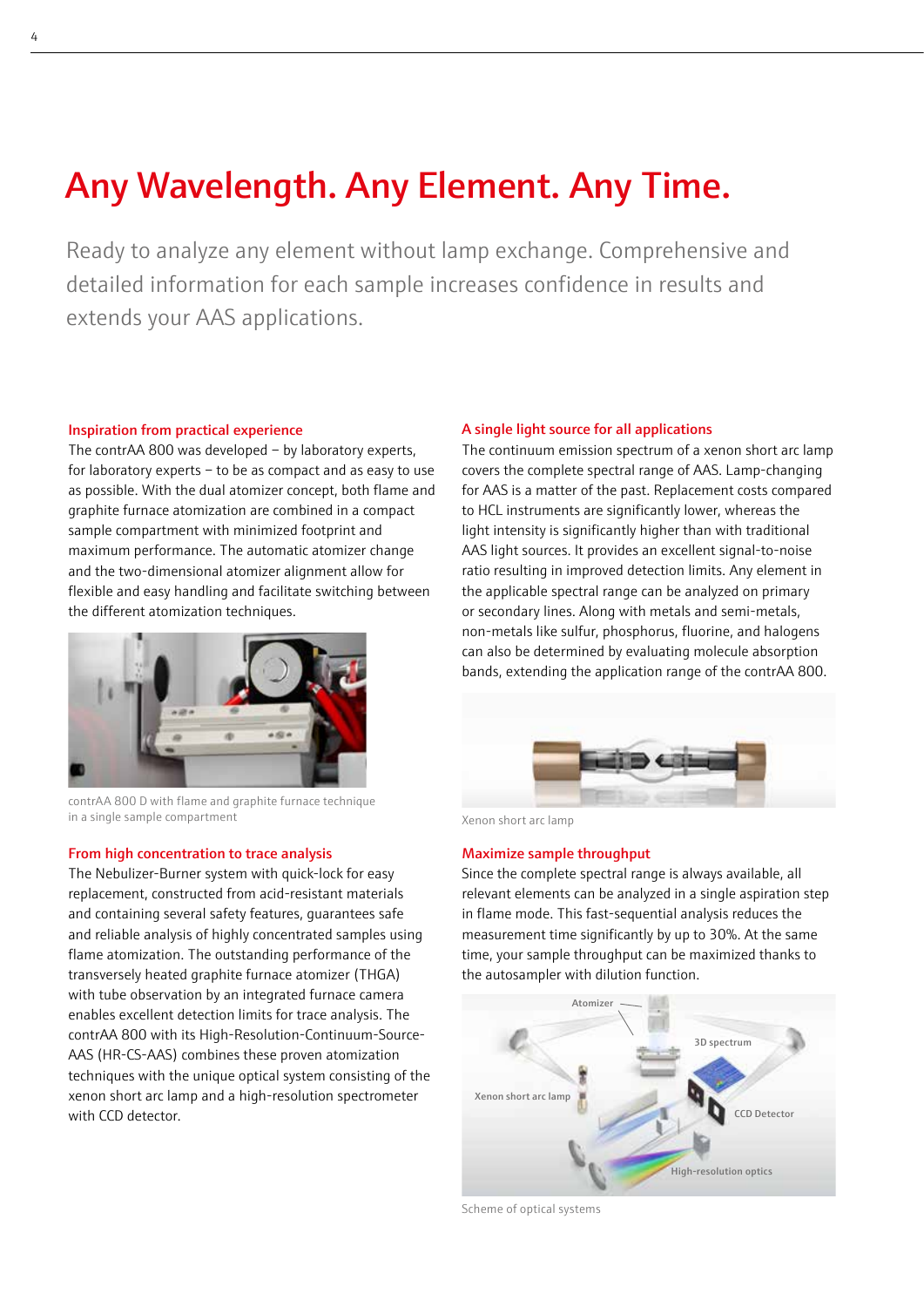#### High resolution – confidence in results

A high-resolution spectrometer with a CCD detector maps a high-resolution absorption spectrum for each sample. Thus, providing comprehensive and extremely detailed information on the sample. The 3D spectrum display allows for visual proof of the correct evaluation of the absorption lines and their spectral background. It provides a tool for checking the absence of spectral interferences, which serves to assure correct measurements and strengthens confidence in results.

#### Simultaneous quantification

The spectrum provides information beyond a single element line and offers vast advantages in data evaluation. If required, other elements contained in the sample, which occur within the spectral observation range can be quantified simultaneously. Powerful software tools such as automatic baseline correction (ABC) or simultaneous correction of spectral interferences (CSI) significantly boost your productivity. The additional side pixel evaluation is an established evaluation routine. It allows the adaptation of the concentration range for the determination of trace and major elements in the same sample with a single method.

### Pre-programmed satisfaction

The ASpect CS software was exclusively developed for multi-element analysis with the [contrAA 800](https://www.analytik-jena.com/products/elemental-analysis/aas/contraa-800/?utm_source=Brochure%20contrAA800%20en&utm_medium=PDF&utm_campaign=contrAA800). The intelligent user interface is intuitive in operation and optimized

for routine applications. Comprehensive quality control functions guarantee reliable and traceable results at any time. Pre-programmed methods and optimization routines simplify method development and ensure ideal measuring conditions. Maximum flexibility even for challenging analyses beyond daily routine is provided by simultaneous evaluation of multiple element lines as well as advanced correction algorithms for spectral background correction.

- Pre-programmed methods
- Wide range of innovative evaluation tools
- Quality control function for Good Laboratory Practice
- FDA 21 CFR Part 11 Compliance



Wavelength

3D Spectrum plot of one sample with signals of different elements (vanadium, nickel, iron)

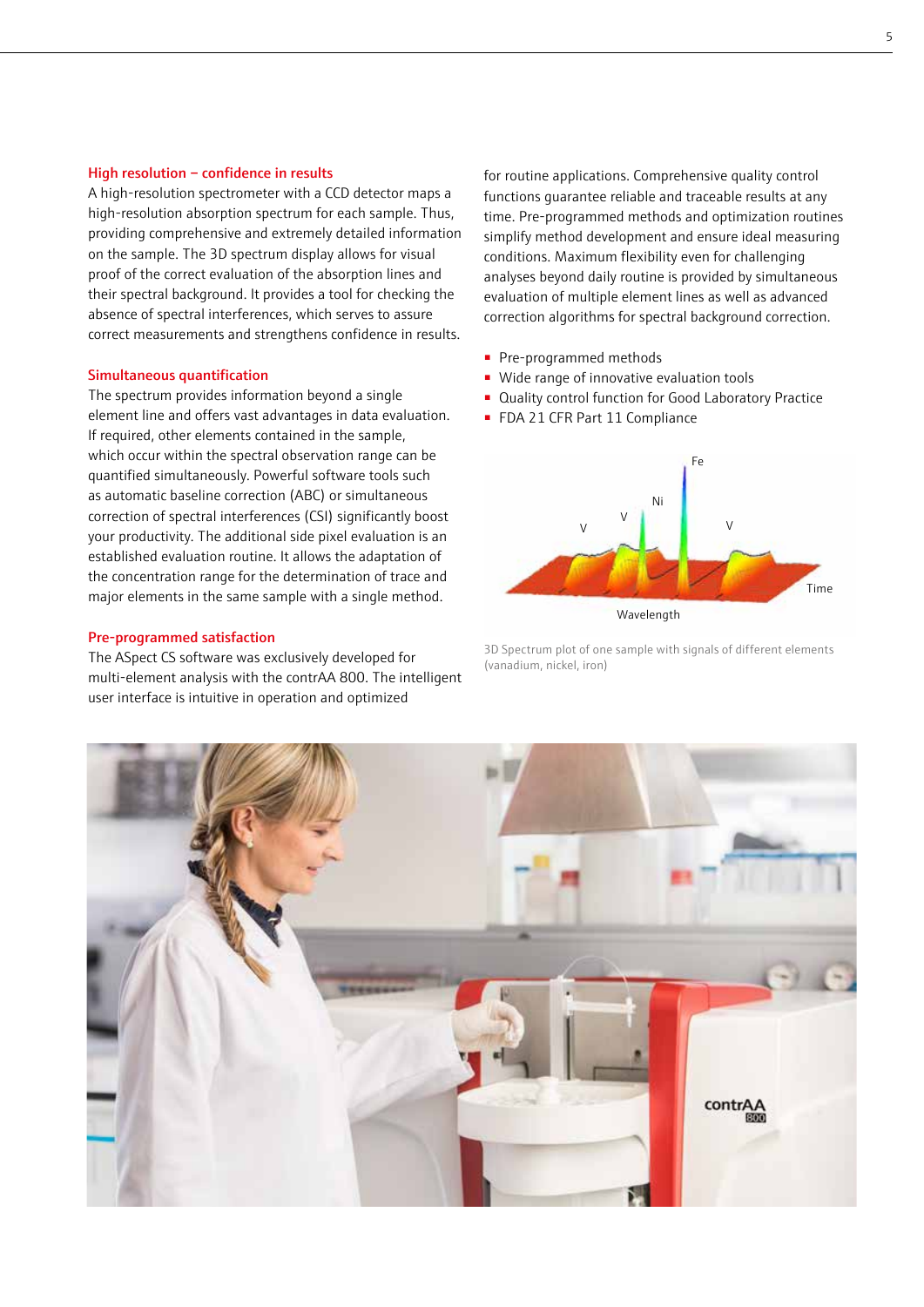# Access All Areas – Your Universal Analyzer

An extensive range of accessories significantly expands the possibilities of applications and facilitates your lab work.











## [Autosampler for high sample throughput – AS-F/AS-FD and AS-GF](https://www.analytik-jena.com/products/elemental-analysis/accessories-element-analysis/?utm_source=Brochure%20contrAA800%20en&utm_medium=PDF&utm_campaign=contrAA800#c5840)

- Enables fully automated routine analysis in a 24/7 environment
- Automatic cleaning control prevents contamination of subsequent samples
- AS-FD and AS-GF allow fully automated sample dilution to a ratio of 1:800

#### [Minimum effort in sample preparation with direct solid sampling – SSA 600](https://www.analytik-jena.com/products/elemental-analysis/accessories-element-analysis/direct-solid-aas-solid-aa/?utm_source=Brochure%20contrAA800%20en&utm_medium=PDF&utm_campaign=contrAA800)

- Optimized sample carrier for many kinds of solids ensures a reliable transfer process and ideal atomizing conditions
- Loaded sample carrier is automatically weighed with the integrated microbalance and transported into the furnace
- Automatic handling of liquid standards and modifiers with built-in liquid dosing unit

## [Selective analysis of mercury and hydride-forming elements – Hydride systems](https://www.analytik-jena.com/products/elemental-analysis/accessories-element-analysis/?utm_source=Brochure%20contrAA800%20en&utm_medium=PDF&utm_campaign=contrAA800#c5837)

- Compliant with DIN, ISO, EPA and ASTM methods for mercury and hydride analysis
- System with fully automated flow injection or batch mode for difficult matrices
- Trace analysis with unique combination of graphite furnace and hydride technique
- Mercury analysis with additional amalgamation module and mercury cell

### [Automatic burner head cleaning – Scraper](https://www.analytik-jena.com/products/elemental-analysis/accessories-element-analysis/?utm_source=Brochure%20contrAA800%20en&utm_medium=PDF&utm_campaign=contrAA800#c5838)

- Simplifies working with the acetylene-/ nitrous oxide flame
- Automatically cleans the slot before each measurement and in standby mode
- Guarantees a continuous and reproducible measuring cycle in routine analysis

#### [Easy handling of matrix-rich samples – Switching valve technology SFS 6.0](https://www.analytik-jena.com/products/elemental-analysis/accessories-element-analysis/?utm_source=Brochure%20contrAA800%20en&utm_medium=PDF&utm_campaign=contrAA800#c5837)

- Time-controlled flow injection of small sample segments into the flame
- Stable flame conditions ensure a reproducible measurement process
- Reduction of carryover effects from samples with high salt and matrix content
- Reduced sample consumption and minimized risk of burner head clogging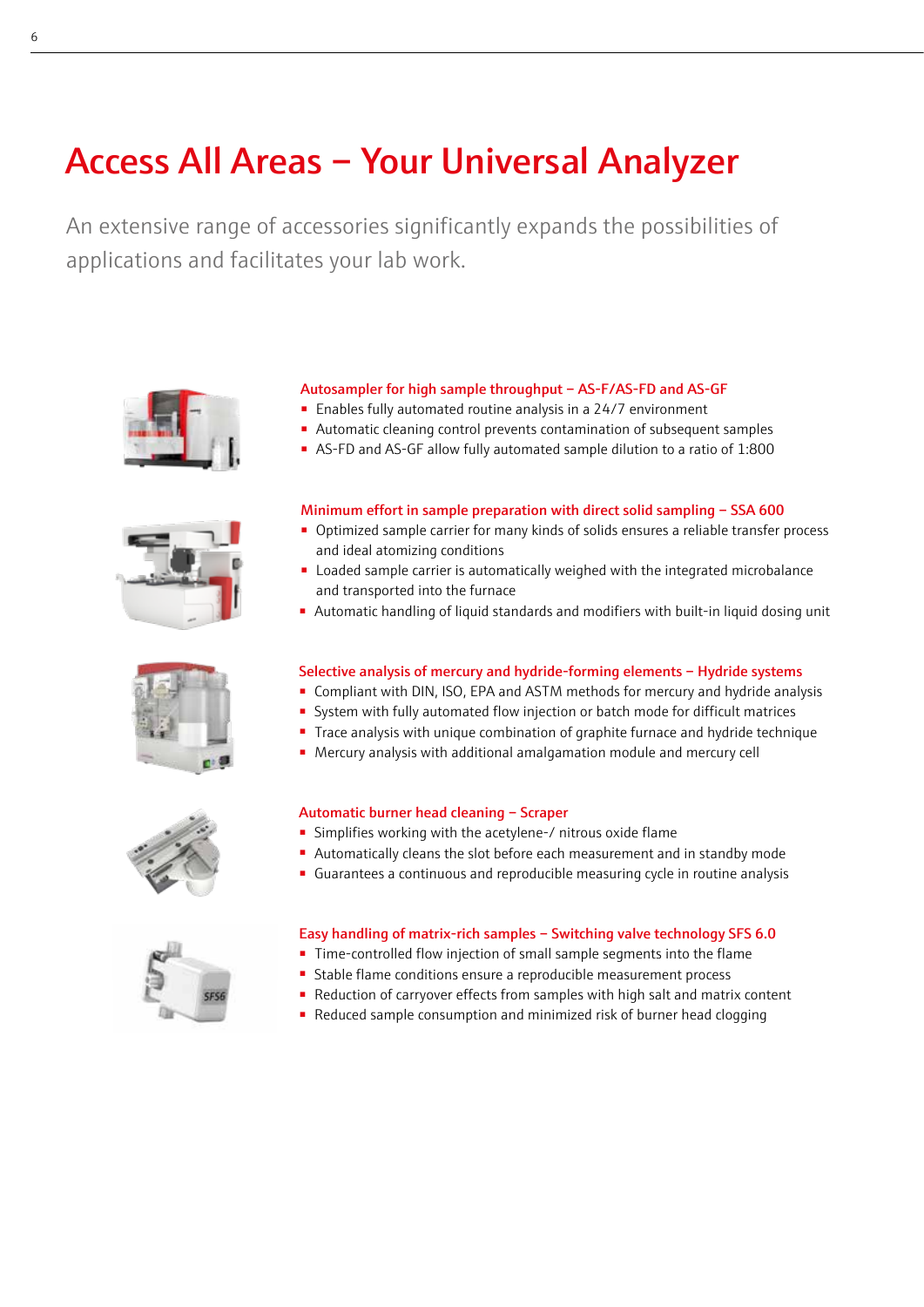# Meeting Industry Needs

The all-rounder in elemental analysis established in many laboratories worldwide. Convincing performance in different applications.

### Beyond one industry

Small footprint, low operating cost, and ease of use make th[e contrAA 800](https://www.analytik-jena.com/products/elemental-analysis/aas/contraa-800/?utm_source=Brochure%20contrAA800%20en&utm_medium=PDF&utm_campaign=contrAA800) an indispensable partner in many industries. It provides support for process monitoring and sets high standards in quality control. Thanks to its high-resolution optics, the [contrAA 800](https://www.analytik-jena.com/products/elemental-analysis/aas/contraa-800/?utm_source=Brochure%20contrAA800%20en&utm_medium=PDF&utm_campaign=contrAA800) enables several new applications, particularly in research and development. Clients from various industries, e.g. food & agriculture, metals & mining, environment, and chemicals put their trust in its performance and stability.





### Environment

- Continuous monitoring of waste and soil, effluents, surface and drinking water
- Determination of heavy metals and toxic elements
- Governmental or private QC labs

### Food & Agriculture

- Quality control for food and beverages
- Quality control for fertilizers, grains and supplements
- Determination of toxic trace elements
- Determination of vital minerals
- Additional determination of non-metals like sulfur
- Direct solid sampling, e.g. of plant materials

#### Pharma & Life Science

- Forensic science
- Pharmaceutical research

### Geology, Mining & Metals

- Quantification of base and noble metals in ores and pre-concentrated metallic forms
- Direct solid sampling, e.g. of multiple metals in alloys
- Process control, e.g. in electroplating
- Industrial monitoring labs

### Chemicals & Materials

- Analysis of raw materials such as plastics, fine chemicals, packaging materials or cement
- Single element quantification of metals and semi-metals
- Direct solid sampling, e.g. for multiple metals in pigments
- Industrial monitoring labs